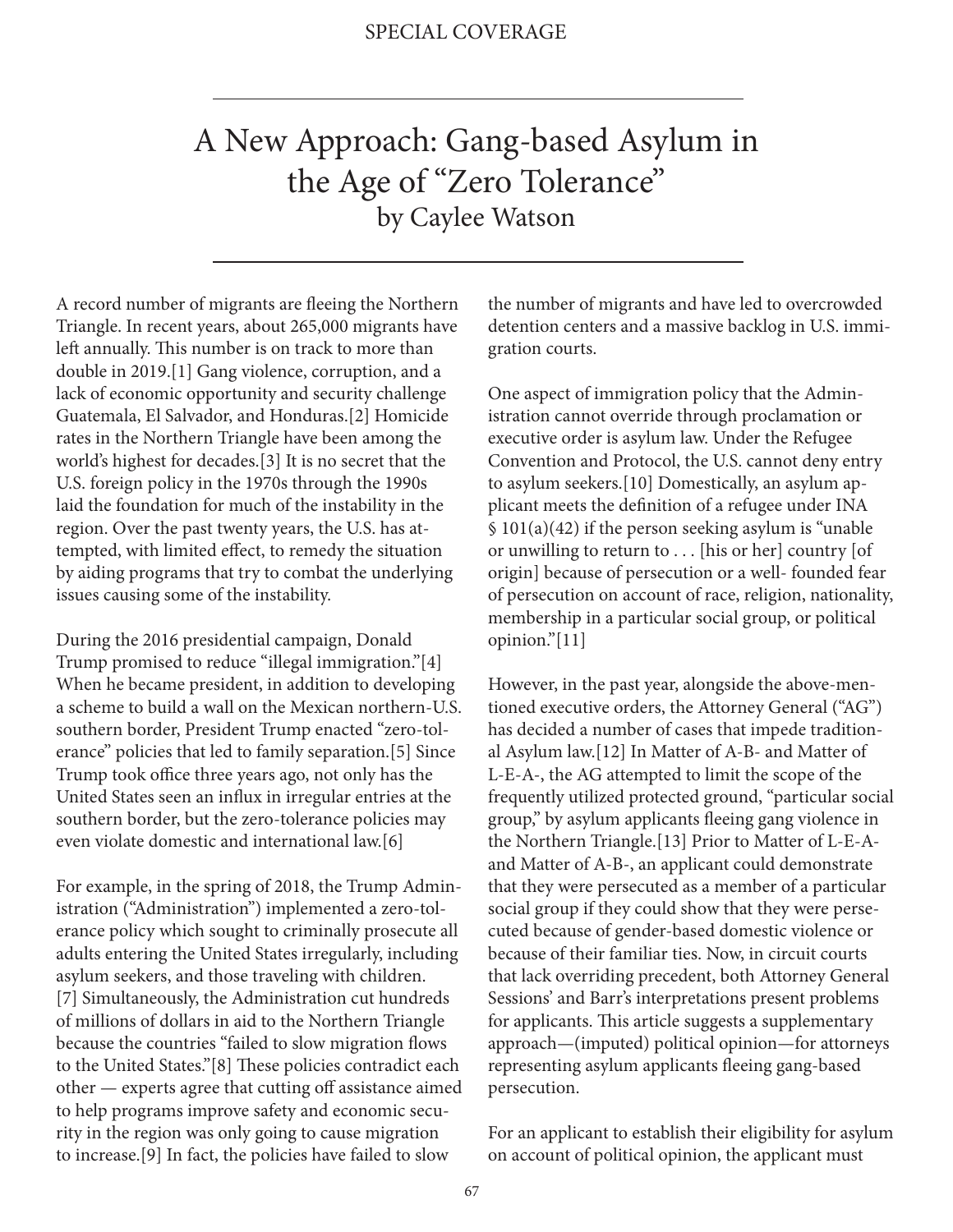allege specific facts from which it can be inferred that they hold a political opinion known to the persecutor, and that the persecution occurred on account of that political opinion.[14] The protected ground of (imputed) political opinion is a valid strategy when advocating for victims claiming asylum for gang opposition. For example, although gangs are not "the state," in the Northern Triangle, certain gangs operate as the "de facto" government and wield more power and control over the country and its citizens.[15] The UNHCR explained that "[t]he ground of political opinion needs to reflect the reality of the specific geographical, historical, political, legal, judicial, and sociocultural context of the country of origin.[16] In contexts, such as in El Salvador and Guatemala, objections to the activities of gangs may be considered as opinions that are critical of the methods and policies of those in control and, thus, constitute a "political opinion" within the meaning of the refugee definition. For example, individuals who resist recruitment by gangs, or who refuse to comply with demands made by the gangs, such as demands to pay extortion money, may be perceived as holding a political opinion. In addition, the gangs in the Northern Triangle have demonstrated a capacity to challenge states directly by murdering state officials and controlling other corrupt law enforcement, political, or local security officers. Therefore, those victims who resist such authorities are persecuted on account of their political opinion because, in the Northern Triangle, the gangs have infiltrated the state and are in control of the political world.[17]

Although some immigration courts have failed to find asylum based on this approach, the adjudicators explained that they were not presented with enough evidence to show significant gang control of the state. For example, Matter of S-P- held that imputed political opinion may satisfy the refugee definition.[18] Therefore, with some adjustments, advocates can use this case to make valid asylum claims.

Additionally, in Koudriachova v. Gonzales, the Second Circuit emphasized, for imputed political opinion, "the relevant question is not whether an applicant subjectively holds a particular political view, but instead, whether the authorities in the applicant's home country perceive him to hold a political opinion and would persecute him on that basis."[19] When determining authorities, "adjudicators must consider the claim within the context of the country itself." Also, in the

Ninth Circuit, the Court in Regalado-Escobar v. Holder, found that opposition to a strategy of violence can constitute a political opinion for asylum purposes.[20]

In their article 'Third Generation' Gangs, Warfare in Central America, and Refugee Law's Political Opinion Ground, Deborah Anker and Palmer Lawrence argue that despite the positive foundation, Immigration Judges dealing with seriously overloaded dockets, limited authority to grant continuances, and completion quotas will be hard-pressed to engage in "complex and contextual factual inquiry."[21] Practitioners should do their best to educate adjudicators through country-condition evidence, expert testimony, memoranda of law, and detailed direct examination of the asylum seeker.

For example, in Marroquin-Ochoma v Holder, the Eighth Circuit indicated that ". . . [e] vidence that the gang is politically minded could be considered evidence that the gang members would be somewhat more likely to attribute political opinions to resisters," but found that a "generalized political motive underlying the gang's forced recruitment" was inadequate evidence to establish that resistance to the recruitment efforts was based on an anti-gang political opinion.[22] More recently, this approach succeeded in the Fourth Circuit case, Alvarez Lagos, where the Court concluded that the country conditions and evidence presented by the applicant showed that Mara 18, a powerful gang in the Americas, imputed her anti-gang political opinion and that opinion was one central reason for her persecution.[23] Expert testimony showed that Alvarez Lagos's failure to comply with the gang's demands and subsequent flight to the United States would be seen by Mara 18 as "a direct challenge to its efforts to establish and maintain political domination within Honduras." As a direct result, she would be "targeted for violence in a manner that was very graphic, and visible to the community." Another expert explained that failure to pay was not simply a refusal to pay a debt, but Mara 18 would feel "compelled to crush what it views as political resistance."

Although the imputed political opinion route may be weaker than the well-established, but recently contested, protected ground of "particular social group," it does not diminish the fact that it is a perfectly valid way to argue a protected category. Under current case law, international law, and conditions in the Northern